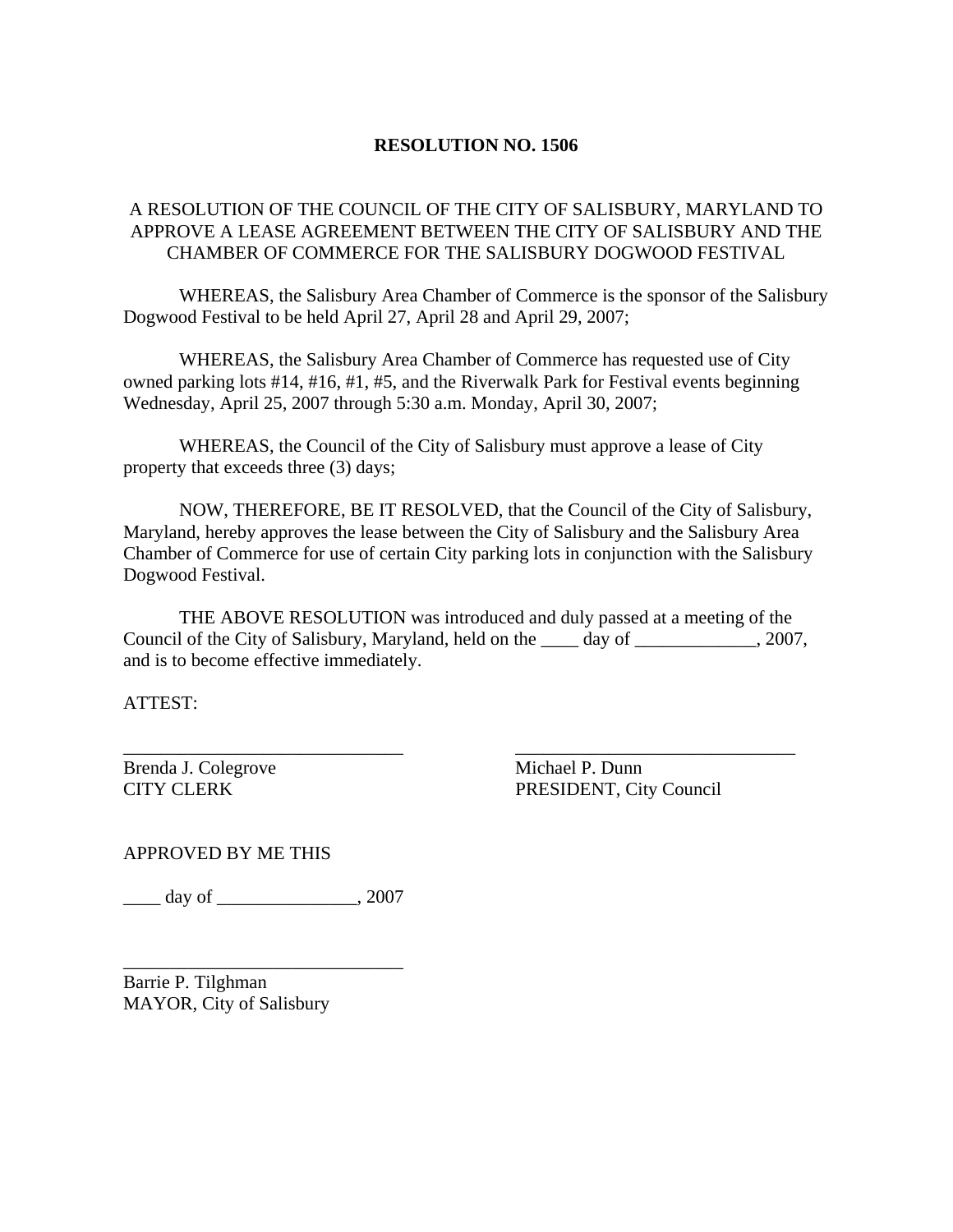## **LEASE**

THIS AGREEMENT, made this \_\_\_\_\_ day of \_\_\_\_\_\_\_\_\_\_\_\_\_\_, 2007, between the CITY OF SALISBURY, Landlord, and Salisbury Area Chamber of Commerce, Tenant.

1. WITNESSETH, that the said Landlord hereby rents to the said Tenant, Salisbury Area Chamber of Commerce, a parcel adjacent to the Ramada Inn, the fenced area as determined by the Tenant located on Parking Lot #14 and the City property adjacent to Lot #14 and the Ramada Inn, called the South Side Riverwalk Park, and the area North of the Wicomico River, being Parking Lot #16, Parking Lot #1 (east half of lot), and Parking Lot #5, for the sum of One Dollar (\$1.00) per day payable in advance. Parking Lot #14 and the City property adjacent to Lot #14 and the Ramada Inn shall be from 5:00 p.m., Wednesday, April 25 through 6:00 p.m., Sunday, April 29, 2007. Parking Lot #16 shall be from 6:00 p.m., Thursday, April 26 through 8:00 p.m., Sunday, April 29, 2007. Parking Lot #1 (east half of lot) shall be from 5:00 p.m., Wednesday, April 25 through 5:30 a.m., Monday, April 30, 2007. All carnival equipment must be removed from Lot #1 before 5:30 a.m., Monday, April 30, 2007. Parking Lot #5 shall be from 6:00 a.m. to 6:00 p.m., Saturday, April 28, 2007. All of the above areas are to be used for the Salisbury Festival.

2. And the said Tenant hereby covenants with the said Landlord to pay the rent aforesaid, keep the premises in good order and to surrender the peaceful and quiet possession of the same at the end of the said term in as good condition as when received. Tenant will not do, suffer or permit anything to be done in or about the premises which will contravene any policy of insurance of the Landlord, nor use, nor permit their use for the purposes other than those of the Salisbury Area Chamber of Commerce. Tenant further covenants that it will not at any time assign this agreement, or sublet the property thus let, or any portion thereof, without the consent in writing of the said Landlord, or its representatives. Tenant further covenants that no alterations or repairs will be made to the leased premises without prior consent of the Landlord, and that whatever alterations or repairs the said Tenant shall be permitted to make shall be done at Tenant's own expense.

3. Tenant further covenants as follows:

 A. At least one-week prior to the event, provide to the City a Certificate of Insurance naming the City as an additional insured. Such certificate will evidence that the Tenant has insurance in the following amounts: General Commercial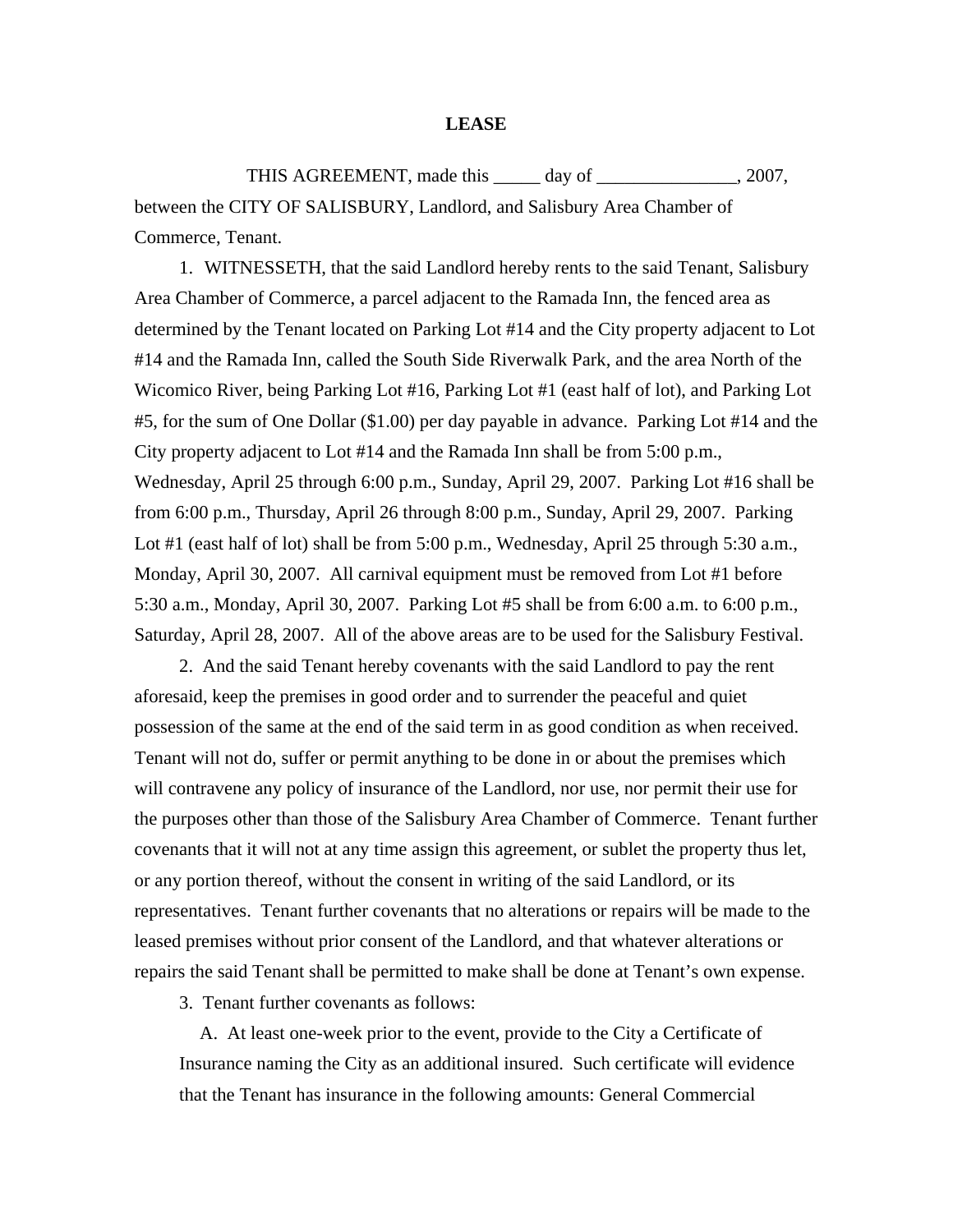Liability (General Aggregate \$2,000,000; Each Occurrence \$1,000,000; Fire Damage \$300,000; and Medical Expense \$10,000).

- B. To keep property clean and in good repair during term of lease.
- C. To permit access to property by authorized City employees.
- D. To remove all improvements, material and equipment and restore property to its original condition, except such as may have been removed by City forces, by midnight, Sunday, April 29, 2007, with the exception of two (2) flat bed trucks, three (3) water "buffaloes" and the "porta-potties," which shall be removed by midnight, Monday, April 30, 2007.
- E. To comply with all City ordinances.
- F. To cooperate fully with routine or emergency activities of City agencies.
- G. To allow no lewd or indecent actions, conduct, language, pictures or portrayals in the activities or events presented by Tenant on the Premises, and nothing is to be presented, used, sold or solicited that is against the law, or contrary to, or forbidden by, the ordinances of the City of Salisbury and the laws of the State of Maryland. Tenant agrees to abide by and to be bound by the decisions of Landlord should any questions of propriety arise under this paragraph.
- H. To have all facades, signs, etc., approved by the Department of Building, Permits & Inspections.

 4. Tenant knows, understands and acknowledges the risks and hazards associated with using the property and hereby assumes any and all risks and hazards associated therewith. Tenant hereby irrevocably waives any and all claims against the City or any of its officials, employees or agents for any bodily injury (including death), loss or property damage incurred by the Tenant as a result of using the property and hereby irrevocably releases and discharges the City and any of its officials, employees or agents from any and all claims of liability arising out of or associated with the use of the property.

 5. Tenant shall indemnify and hold harmless the City and its officials, employees and agents from and against any and all liabilities, judgements, settlements, losses, costs or charges (including attorneys' fees) incurred by the City and any of its officials, employees